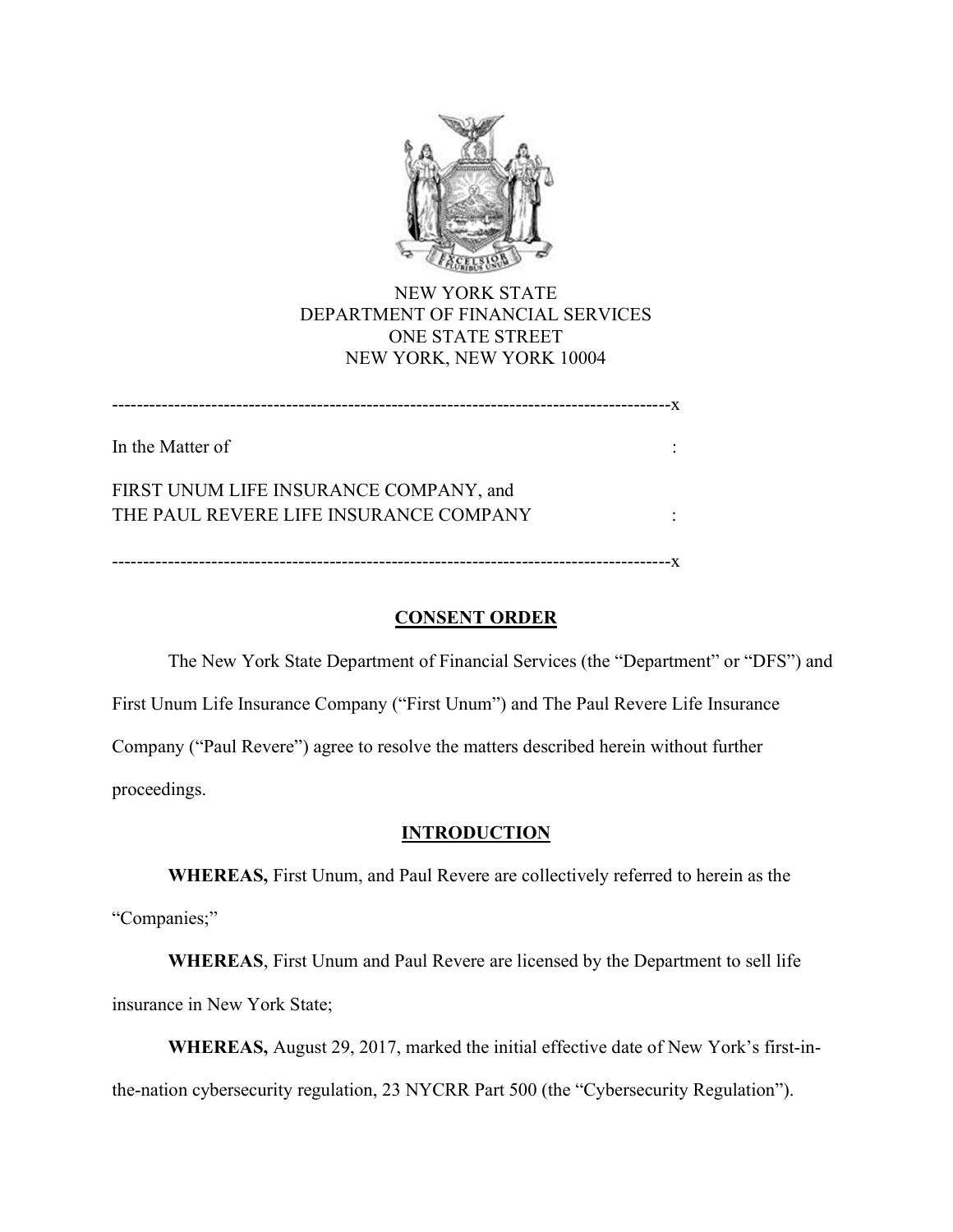The Department's Cybersecurity Regulation is designed to address significant issues of cybersecurity and protect the financial services industry and consumers from the everincreasing threat of data breaches and cyberattacks;

WHEREAS, the Cybersecurity Regulation's standards for cooperative industry compliance, robust consumer data protection, vital cybersecurity controls, timely reporting of cybersecurity events, and enforcement were promulgated to strengthen cybersecurity and data protection for the industry and consumers;

WHEREAS, the Department has been investigating certain Cybersecurity Events, as defined by 23 NYCRR § 500.01(d), experienced within First Unum, and First Unum's compliance with the Cybersecurity Regulation; and

WHEREAS, based on the investigation, the Department has concluded that the Companies violated the following sections of the Cybersecurity Regulation: (1) the Companies' O365 email environments did not have multi-factor authentication ("MFA") fully implemented for all users until August 29, 2019, and no reasonably equivalent or more secure access controls than MFA were approved in writing by the Companies' Chief Information Security Officer(s) ("CISO"), in violation of 23 NYCRR  $\S$  500.12(b); (2) a misconfiguration error in MFA settings exposed a broad set of First Unum IP addresses to unauthorized third-party access in further violation of 23 NYCRR § 500.12(b); and (3) First Unum and Paul Revere falsely certified compliance with the Cybersecurity Regulation for the calendar year 2018, in violation of 23 NYCRR § 500.17(b).

NOW THEREFORE, to resolve this matter without further proceedings pursuant to the Superintendent's authority under Section 408 of the New York Financial Services Law, the Department finds as follows: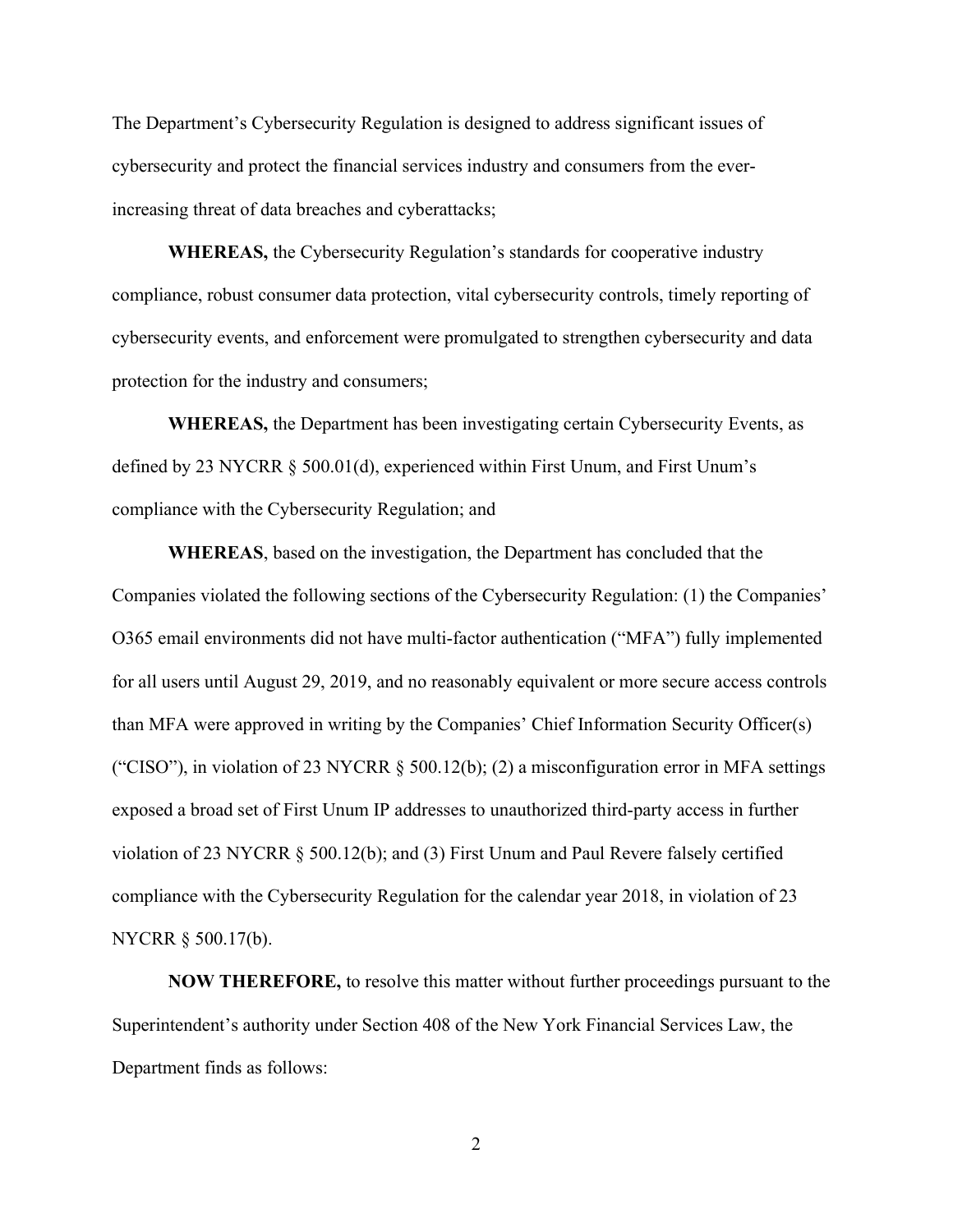#### THE DEPARTMENT'S FINDINGS

## Introduction

1. The Department is the insurance regulator of the State of New York, and the Superintendent of Financial Services is responsible for ensuring the safety and soundness of New York's insurance industry and promoting the reduction and elimination of fraud, abuse, and unethical conduct with respect to insurance participants.

2. The Superintendent has the authority to conduct investigations, bring enforcement proceedings, levy monetary penalties, and order injunctive relief against parties who have violated the relevant laws and regulations.

3. Among the Superintendent's many obligations to the public is a consumer protection function, which includes the protection of individuals' private and personally sensitive data from careless, negligent, or willful exposure by licensees of the Department.

4. To support this critical obligation, one provision of the Cybersecurity Regulation, specifically, 23 NYCRR § 500.02(b), places on all DFS-regulated entities ("Covered Entities"<sup>1</sup>) an obligation to establish and maintain a cybersecurity program designed to protect the confidentiality and integrity of its Information Systems, as well as any consumer non-public information ("NPI"<sup>2</sup>) contained therein.

5. In addition to measures that require Covered Entities to certify compliance with the Cybersecurity Regulation on an annual basis, pursuant to 23 NYCRR § 500.17(b), the Cybersecurity Regulation also contains requirements to protect licensed entities' internal

<sup>&</sup>lt;sup>1</sup> The terms "Covered Entity" or "Covered Entities" as used herein shall have the same definition as used in 23 NYCRR  $§ 500.01(c).$ 

<sup>&</sup>lt;sup>2</sup> The terms "Nonpublic Information" or "NPI" used herein shall have the same definition as used in 23 NYCRR  $§$  500.01(g).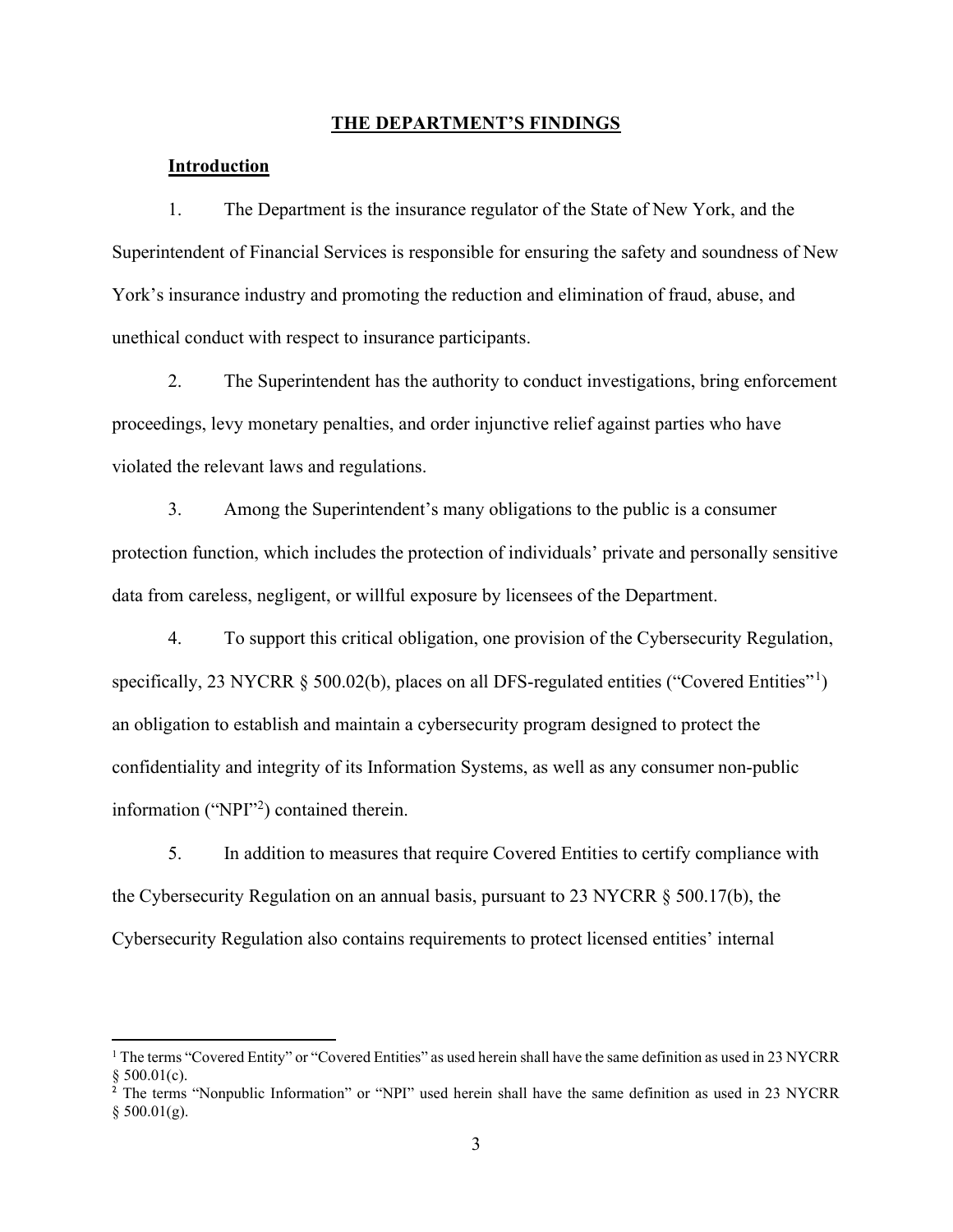networks from threat actors seeking to access and exploit NPI, as provided in 23 NYCRR § 500.12.

6. Section 500.12(b), for example, requires that Covered Entities implement multifactor authentication ("MFA") "for any individual accessing the Covered Entity's internal networks from an external network, unless the Covered Entity's Chief Information Security Officer ("CISO") has approved in writing the use of reasonably equivalent or more secure access controls."<sup>3</sup> MFA requires two or more distinct authentication factors for successful access, such that username and password credentials alone are insufficient for access. MFA is an important line of defense against attempts to gain unauthorized access to accounts, including through phishing emails  $-i.e.,$  emails sent by cyber attackers to deceive users into providing their credentials, or personal or other confidential information to permit unauthorized access or harm to protected information systems.

#### Findings of Fact

#### The First Cybersecurity Event

7. First Unum reported a Cybersecurity Event<sup>4</sup> to the Department on November 30, 2018 (the "First Cyber Event"). First Unum initially discovered the First Cyber Event on September 20, 2018, when a phishing email was sent to a large number of employees' electronic mailboxes. That email, which purported to be sent by an executive of First Unum's parent company, contained a link to a fake Microsoft Office 365 ("O365") login page and was designed to harvest employee credentials to the O365 system.

<sup>&</sup>lt;sup>3</sup> The terms "multi-factor authentication" and "MFA" used herein shall have the same definition as used in 23 NYCRR § 500.01(f).<br><sup>4</sup> The term "Cybersecurity Event" used herein shall have the same definition as used in 23 NYCRR § 500.01(d).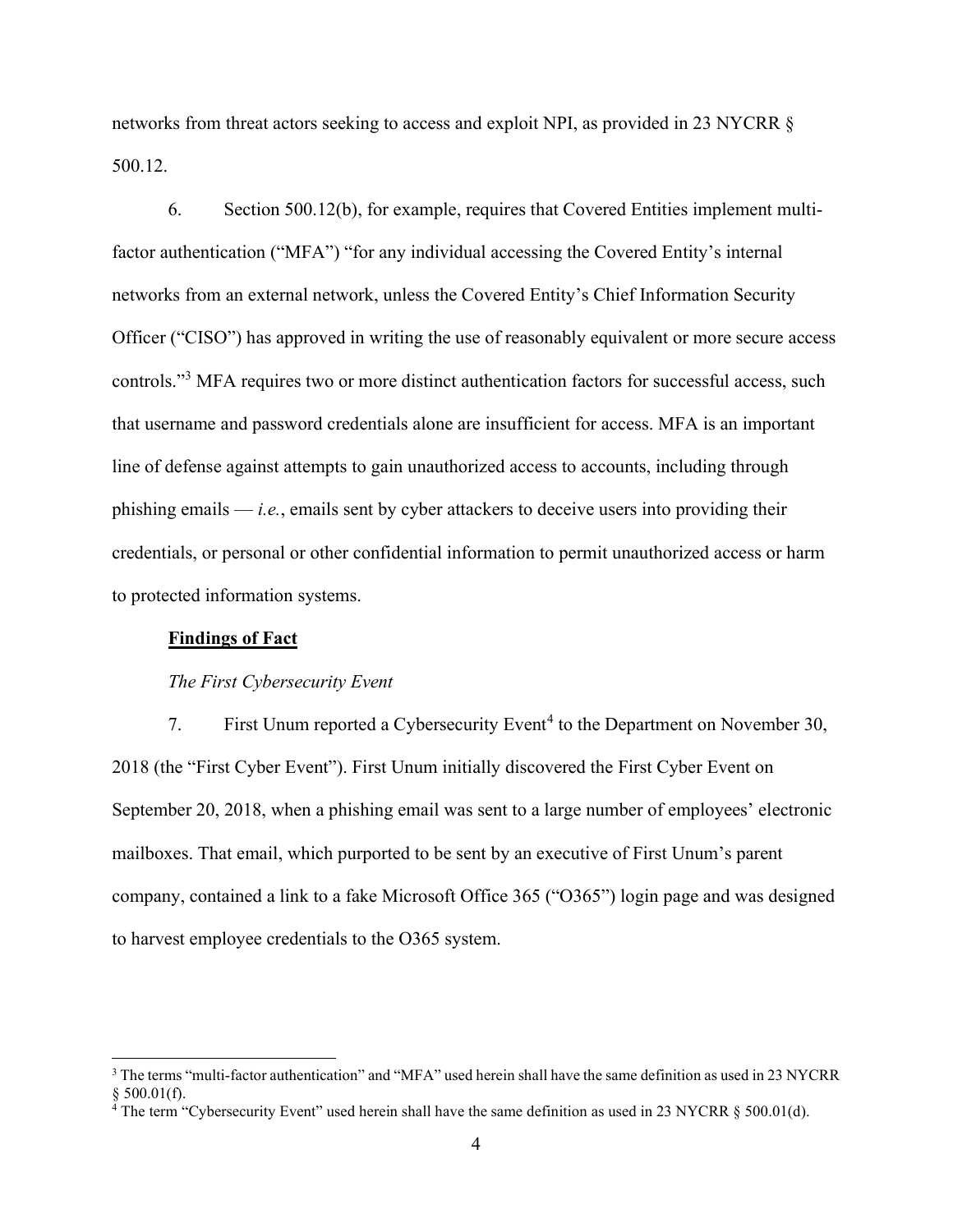8. Pursuant to its incident response plan, First Unum immediately launched an investigation into whether the executive's email account or other email accounts had been compromised, and proceeded to take actions to stop any ongoing access.

9. First Unum's investigation determined that the First Cyber Event enabled an unauthorized third-party to obtain O365 credentials from a number of employees. The investigation also determined that consumer NPI was accessible by the unauthorized third party between June 1, 2018, and October 20, 2018.

10. The NPI of certain customers was impacted by the First Cyber Event, including both New York and non-New York residents. First Unum provided notice and credit monitoring to those individuals.

11. The First Cyber Event also affected Paul Revere. The NPI of certain Paul Revere customers was impacted, including both New York and non-New York residents. Paul Revere provided notice and credit monitoring to those individuals.

12. At the time of the First Cyber Event, neither First Unum nor Paul Revere had MFA fully implemented for their respective email environments, as required by Section 500.12(b) of the Cybersecurity Regulation.

## The Second Cybersecurity Event

13. First Unum reported a Cybersecurity Event to the Department on November 25, 2019 (the "Second Cyber Event"). First Unum initially discovered the Second Cyber Event on October 10, 2019, when a First Unum Sales Account Executive reported that his electronic mailbox was sending suspicious emails that he had not drafted.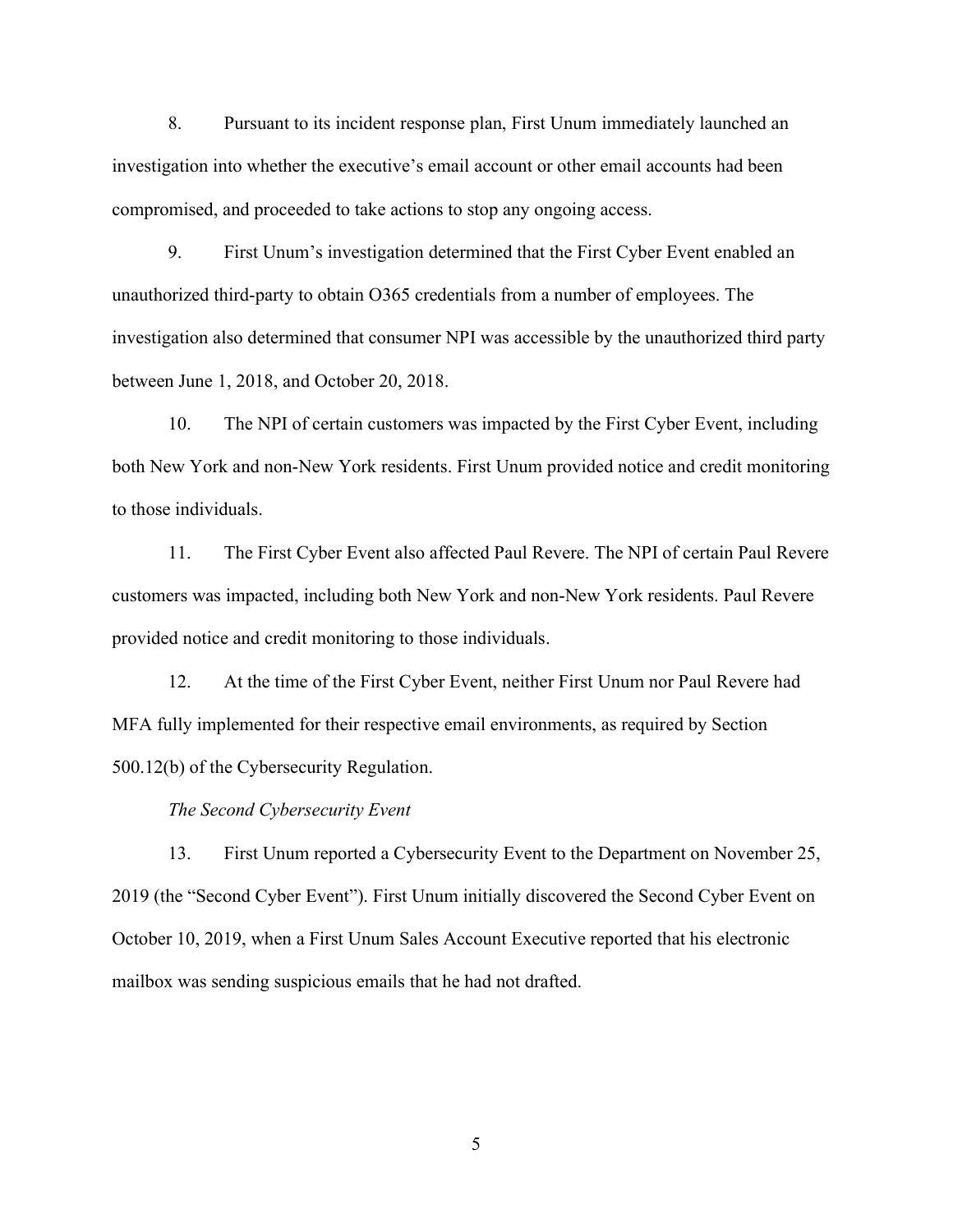14. Following a prompt investigation pursuant to its incident response plan, First Unum determined that another phishing attack had compromised fifteen (15) O365 email accounts between October 1, 2019, and October 10, 2019.

15. The NPI of certain customers was impacted by the Second Cyber Event, including both New York and non-New York residents. First Unum provided notice and credit monitoring to those individuals.

16. At the time of the Second Cyber Event (approximately a year after the First Cyber Event), although MFA had been implemented for First Unum's email environment, a misconfiguration error in a range of whitelisted Internet Protocol ("IP") addresses allowed an unauthorized third-party to bypass MFA and gain access to the compromised accounts. "Whitelisting" refers to the process of listing specific, trusted IP addresses (such as service accounts that do not have interactive log on) that can gain access to a system, sometimes without the need to go through security protocols such as MFA. In this case, instead of the intended limited number of IP addresses, the misconfiguration error allowed a broader set of IP addresses to bypass the MFA setting, and that broader set made the system vulnerable for the second phishing attack.

## Multi-factor Authentication on First Unum's and Paul Revere's Email Environments

17. Pursuant to Section 500.12(b) of the Cybersecurity Regulation, MFA "shall be utilized for any individual accessing [a] Covered Entity's internal network from an external network, unless the Covered Entity's CISO has approved in writing the use of reasonably equivalent or more secure access controls." Section 500.12(b) became effective on March 1, 2018. See Section 500.22(b)(1).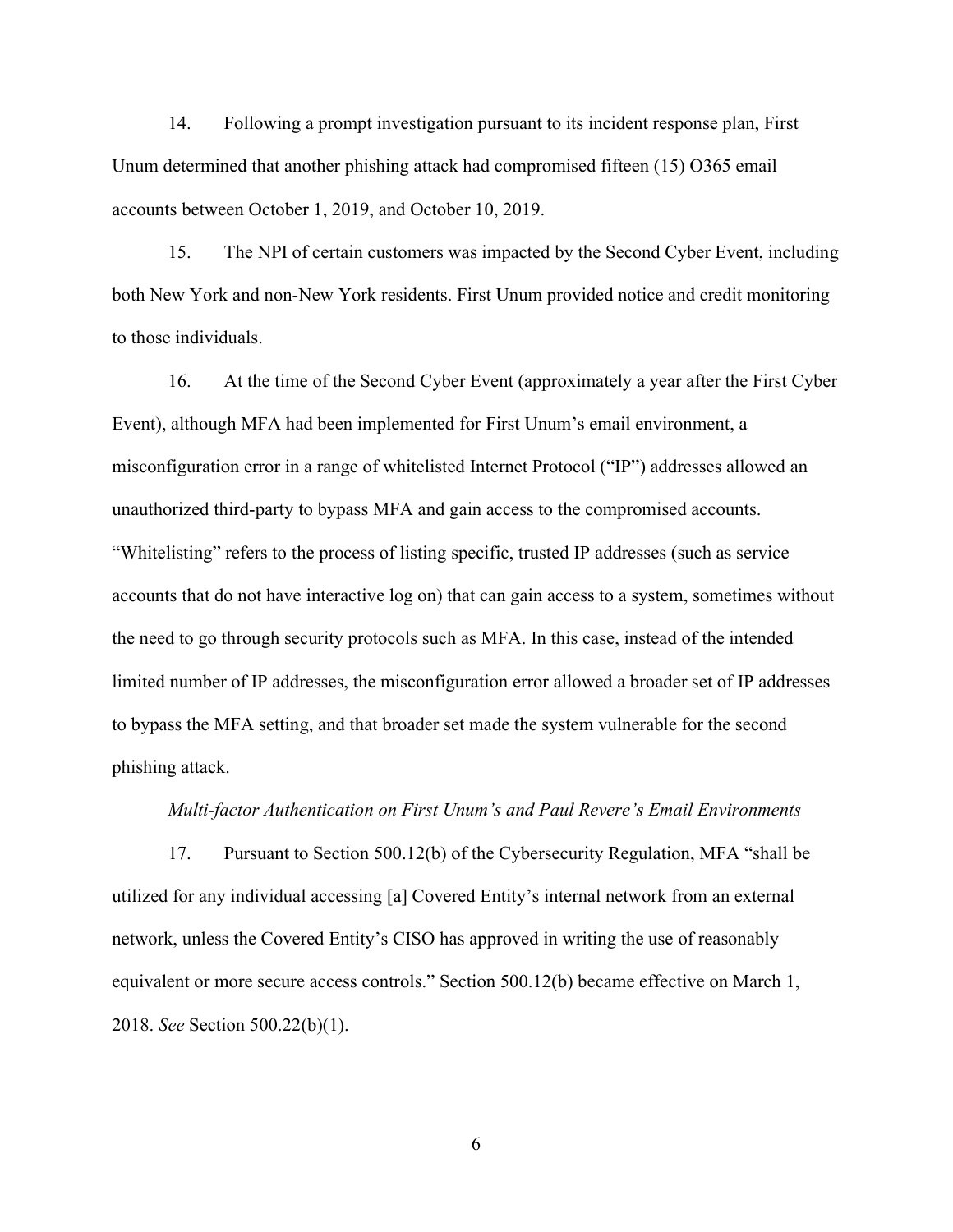18. As of March 1, 2018, First Unum's Outlook Web Access ("OWA") system, the email platform used by First Unum, did not utilize MFA. The OWA portal sat behind First Unum's firewall, but OWA was accessible without MFA.

19. First Unum began migrating a small number of email accounts from traditional Outlook email accounts accessible through OWA to O365 Outlook email accounts in May 2017. By August 1, 2018, approximately 27% of First Unum's user base had been migrated to O365. On January 16, 2019, First Unum completed the MFA roll-out for these users.

20. First Unum implemented MFA simultaneously with the provisioning of O365 to the remaining employees, which took place on a rolling basis, with the migration of all employee accounts not being completed until August 29, 2019, almost a year and a half after the Cybersecurity Regulation requiring MFA became effective.

21. Paul Revere has the same cybersecurity program in place as First Unum and was part of the same MFA migration that was completed on August 29, 2019, almost a year and a half after the Cybersecurity Regulation required MFA.

22. During the period between the effective date of Section 500.12(b) and the date MFA was fully implemented on their email environments, First Unum and Paul Revere had certain controls designed to protect the OWA environment.

23. These controls, however, fell short of the Section 500.12(b) standard, requiring Covered Entities to have "reasonably equivalent or more secure access controls" than MFA in place. Further, First Unum and Paul Revere did not present sufficient evidence that these controls were approved in writing by the entities' CISO, as required by Section 500.12(b).

Multi-factor Authentication on First Unum's Whitelisted Accounts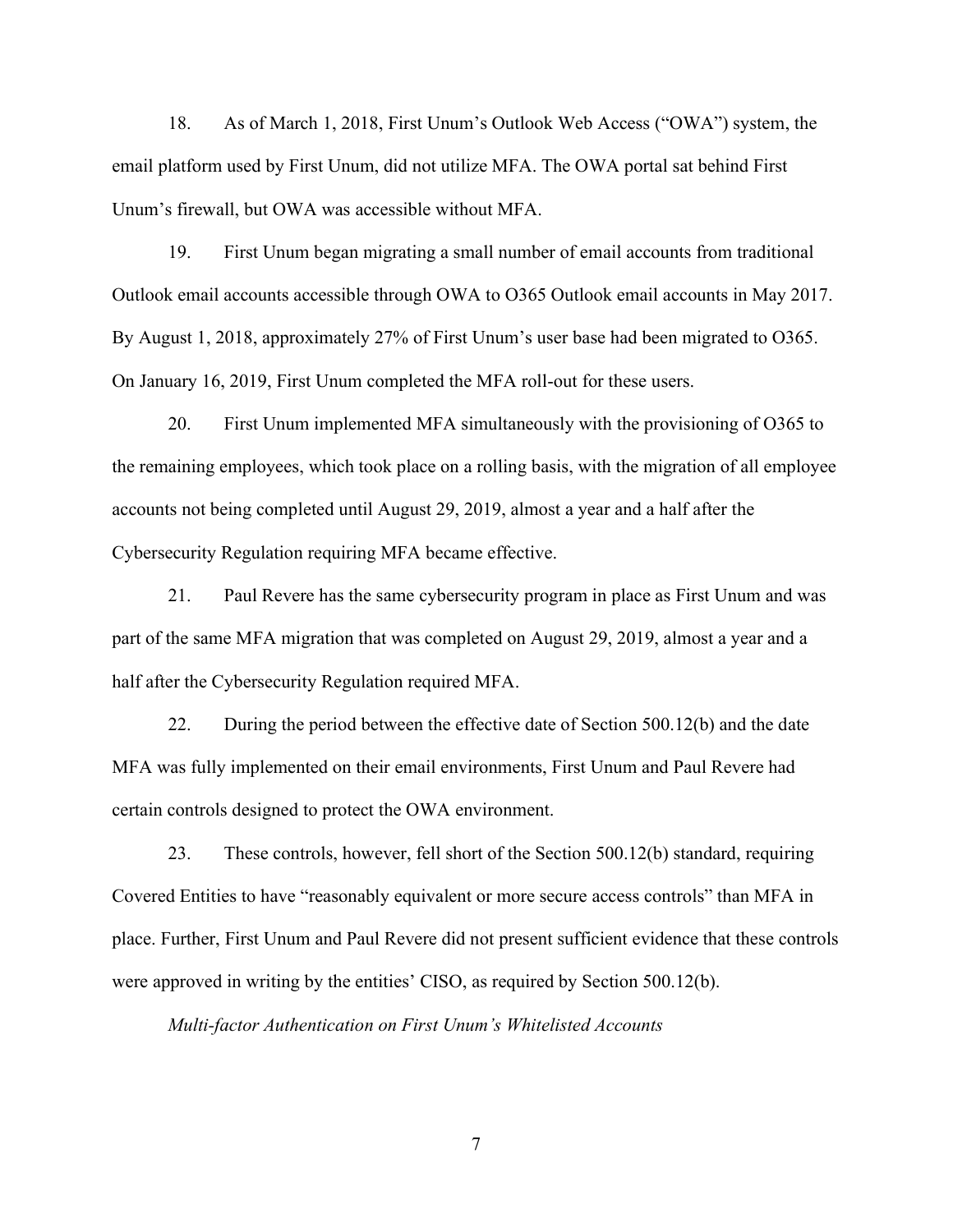24. A misconfiguration error in MFA settings allowed a broader set of IP addresses to bypass the MFA setting and allowed the unauthorized third-party to gain access to the compromised accounts.

25. This misconfiguration error left First Unum open to the Second Cyber Event. Part 500 Compliance Certification

26. Pursuant to 23 NYCRR § 500.17(b), Covered Entities are required annually to certify their compliance with the Cybersecurity Regulation.

27. First Unum certified compliance with the Cybersecurity Regulation for the 2018 calendar year on February 8, 2019.

28. Paul Revere certified compliance with the Cybersecurity Regulation for the 2018 calendar year on February 8, 2019.

29. While First Unum and Paul Revere timely certified compliance for the 2018 calendar year, due to the foregoing failures with respect to MFA implementation, First Unum and Paul Revere were not in compliance with the Cybersecurity Regulation at the time of certification.

30. Thus, First Unum's and Paul Revere's filings of Certifications of Compliance, attesting to compliance with the Cybersecurity Regulation for the 2018 calendar year, were false, in violation of Section 500.17(b).

#### VIOLATIONS OF LAW AND REGULATIONS

31. The First Unum and Paul Revere's O365 email environments, which accessed their internal networks, did not fully implement MFA for all users until August 29, 2019, and no reasonably equivalent or more secure access controls were approved in writing by the entities'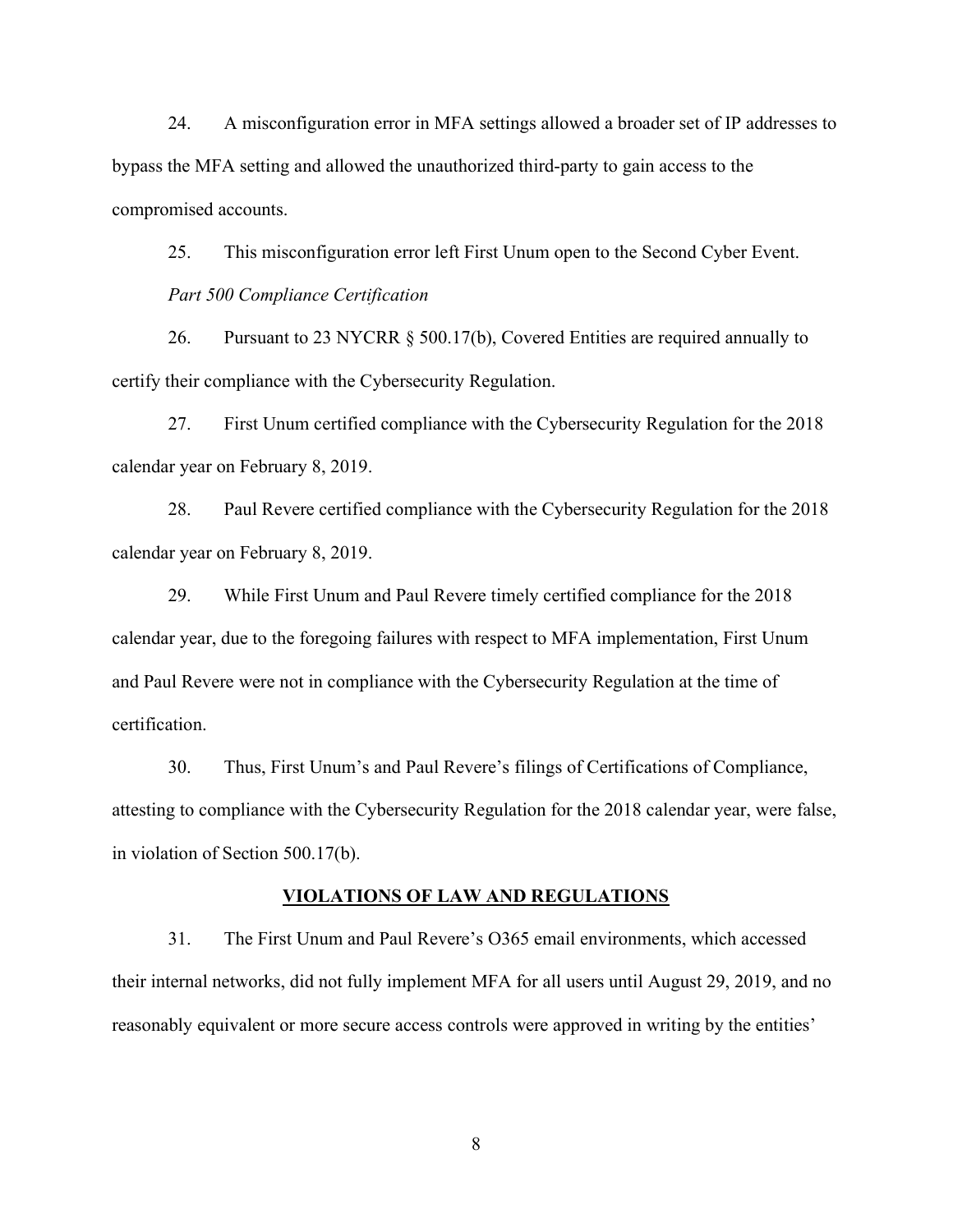CISO, in violation of 23 NYCRR § 500.12(b).

32. First Unum's MFA misconfiguration of a whitelist allowed a number of IP addresses to bypass the MFA setting between July 2019 and October 2019, in violation of 23 NYCRR § 500.12(b).

33. First Unum and Paul Revere falsely certified compliance with the Cybersecurity Regulation for the calendar year 2018, in violation of 23 NYCRR § 500.17(b).

NOW THEREFORE, to resolve this matter without further proceedings, the Department and the Companies stipulate and agree to the following terms and conditions:

## SETTLEMENT PROVISIONS

#### **Monetary Penalty**

34. No later than ten (10) days after the Effective Date (as defined below) of this Consent Order, the Companies shall pay a total civil monetary penalty pursuant to Financial Services Law § 408 to the Department in the amount of One Million Eight Hundred Thousand U.S. Dollars (\$1,800,000). The payment shall be in the form of a wire transfer in accordance with instructions provided by the Department.

35. The Companies shall not claim, assert, or apply for a tax deduction or tax credit with regard to any U.S. federal, state, or local tax, directly or indirectly, for any portion of the civil monetary penalty paid pursuant to this Consent Order.

36. The Companies shall neither seek nor accept, directly or indirectly, reimbursement or indemnification with respect to payment of the penalty amount, including but not limited to, payment made pursuant to any insurance policy.

37. In assessing a penalty for failures in cybersecurity compliance and required reporting, the Department has taken into account factors that include, without limitation: the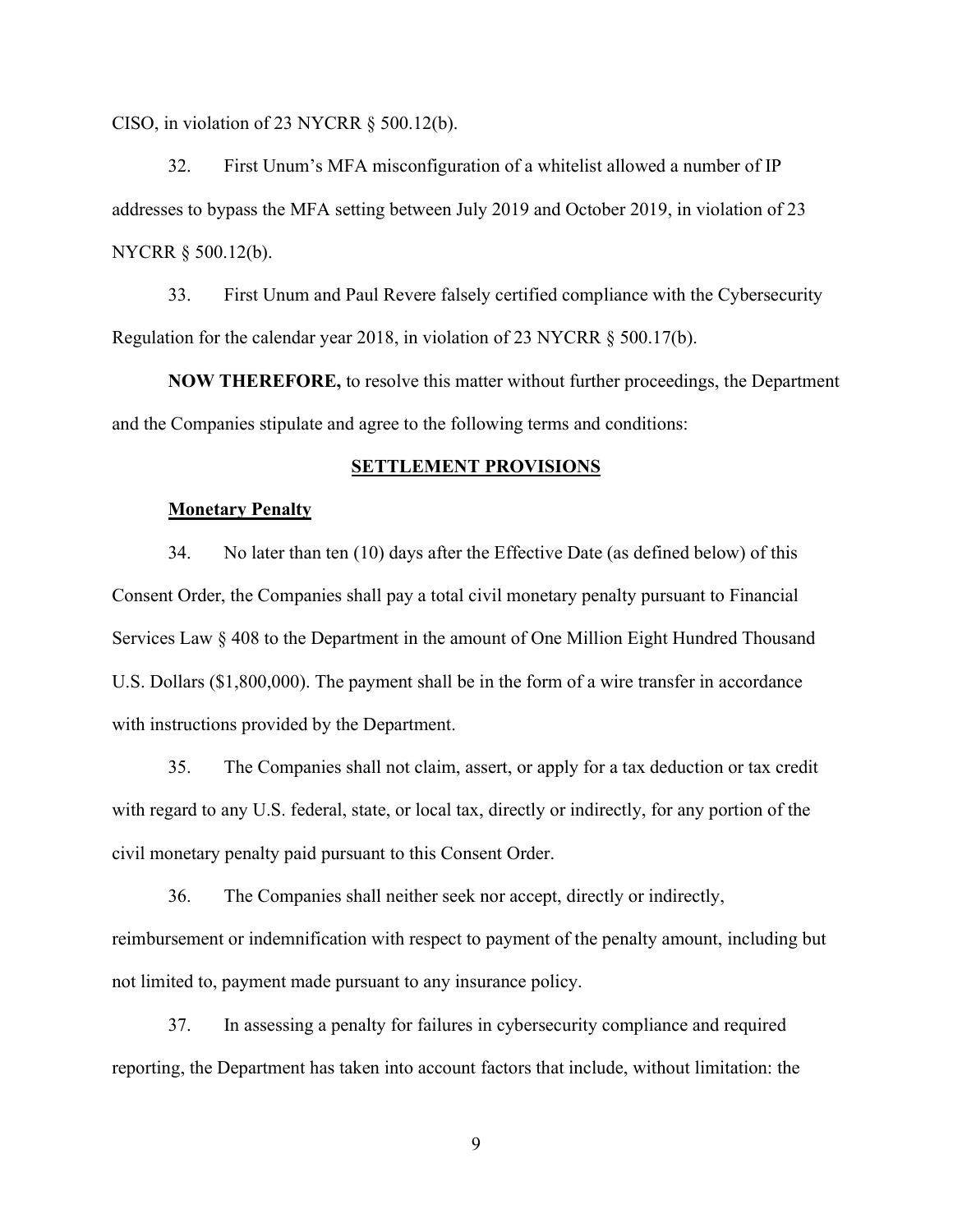extent to which the Companies have cooperated with the Department in the investigation of such conduct, the gravity of the violations, and such other matters as justice and the public interest may require.

38. The Department acknowledges the Companies' commendable cooperation throughout this investigation. The Department also recognizes and credits the Companies' ongoing efforts to remediate the shortcomings identified in this Consent Order. Among other things, the Companies demonstrated their commitment to remediation by devoting significant financial and other resources to enhance their cybersecurity program, including through changes to their policies, procedures, systems, and governance structures. In addition, the Company has demonstrated it had a cybersecurity program in place at the time of the Cyber Events that included, among other things, training for employees and an incident response plan.

#### Remediation

39. The Companies shall continue to strengthen their controls to protect their cybersecurity systems and consumers' NPI and shall, in accordance with the relevant provisions and definitions of 23 NYCRR § 500:

a. Cybersecurity Risk Assessment. Within one hundred twenty (120) days of the date of this Order, First Unum and Paul Revere shall conduct a comprehensive Cybersecurity Risk Assessment of their information systems consistent with 23 NYCRR § 500.09 and submit the results of the same to the Department. The Cybersecurity Risk Assessment results shall contain:

i. the reasonably necessary changes First Unum and Paul Revere plan to implement to address any material issues raised in the Cybersecurity Risk Assessment;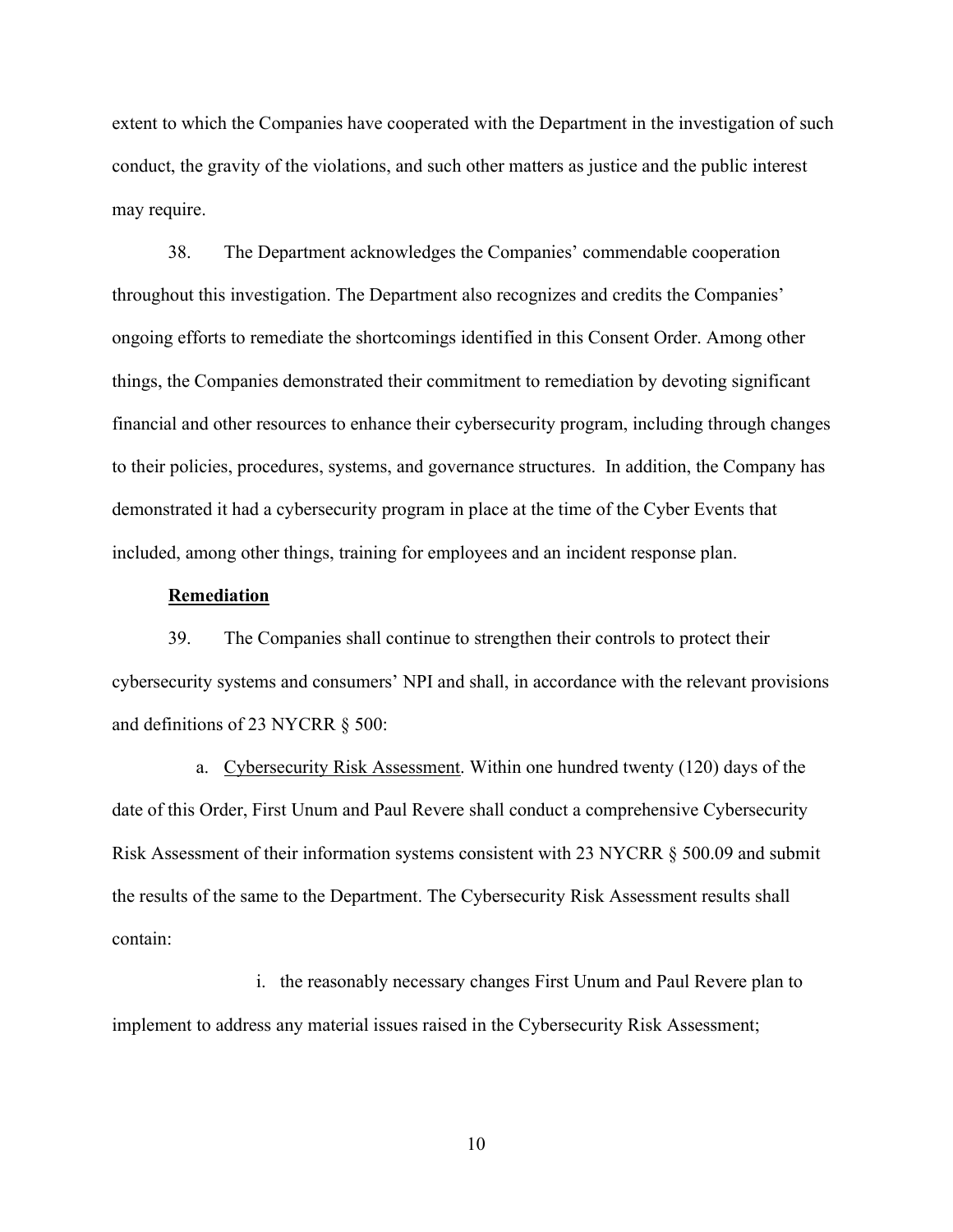ii. any and all plans for revisions of controls to respond to technological

developments and evolving threats, which shall consider the particular risks of First Unum's and Paul Revere's business operations related to cybersecurity, NPI collected or stored, Information Systems utilized and the availability and effectiveness of controls to protect NPI and Information Systems;

iii. any and all plans for updating (or creating additional) written policies and procedures to include:

1. criteria for the evaluation and categorization of identified cybersecurity risks or threats facing First Unum and Paul Revere;

2. criteria for the assessment of the confidentiality, integrity, security, and availability of First Unum's information systems and NPI, including the adequacy of existing controls in the context of identified risks;

3. criteria for the periodic assessments of any Third-Party Service Providers used by First Unum and Paul Revere; and

4. requirements describing how identified risks will be mitigated or accepted based on the Risk Assessment and how the cybersecurity program will address the risks.

b. Independent Third-Party Audit of MFA Controls. Within one hundred twenty (120) days of the date of this Order, the Companies shall have a third-party audit conducted of current MFA controls in the various environments utilized by First Unum and Paul Revere and submit the results of the same to the Department. Upon completion, a copy of the third-party audit will be provided to the Department. To the extent any material issues are discovered, the Companies are to remediate those issues within a reasonable timeframe agreed to by the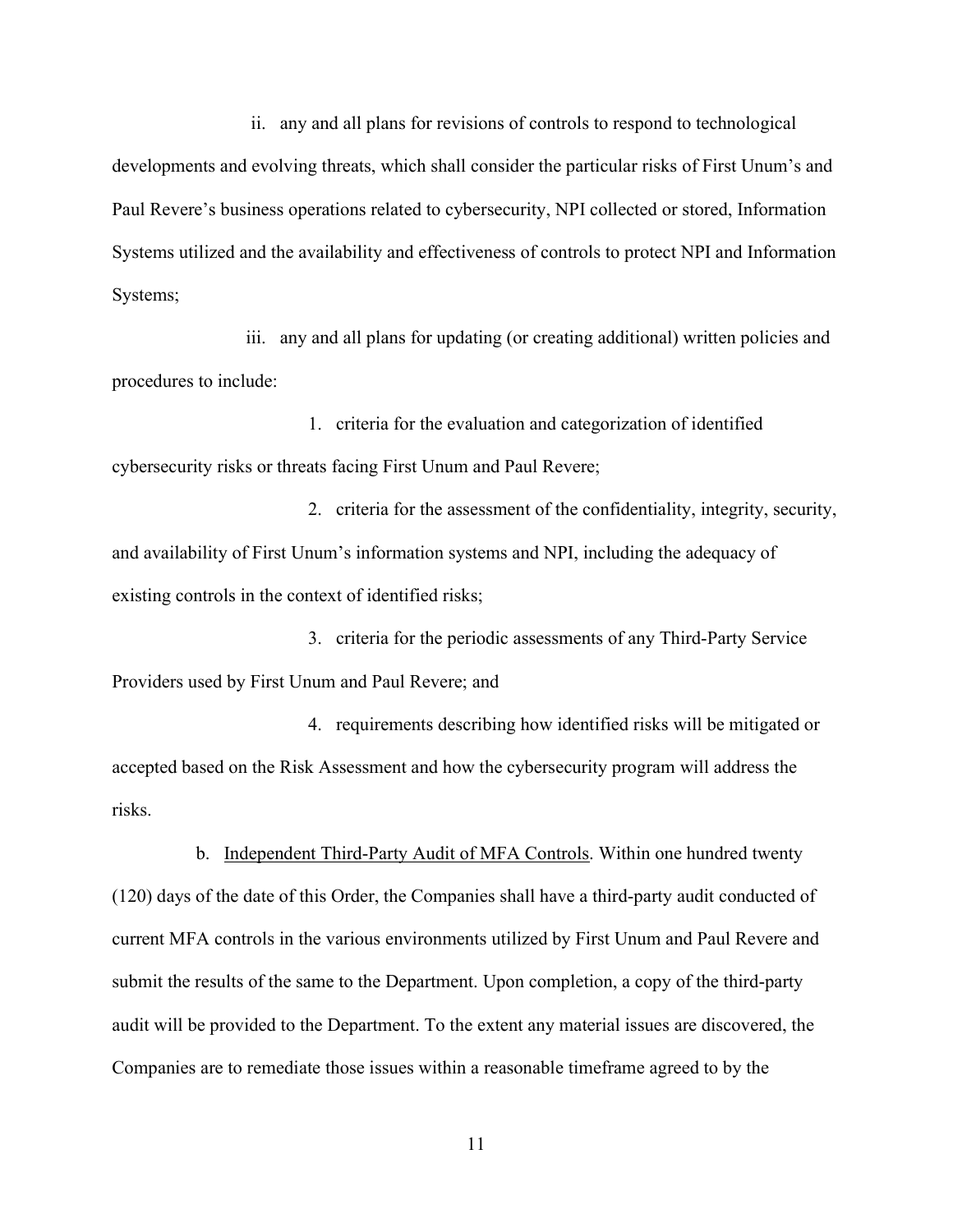Department following the issuance of any report or findings by the third-party conducting said audit.

## Full and Complete Cooperation

40. The Companies commit and agree that they will fully cooperate with the Department regarding all terms of this Consent Order.

## Waiver of Rights

41. The parties understand and agree that no provision of this Consent Order is subject to review in any court, tribunal, or agency outside of the Department.

### Parties Bound by the Consent Order

42. This Consent Order is binding on the Department and the Companies, as well as any successors and assigns. This Consent Order does not bind any federal or other state agency or any law enforcement authority.

43. No further action will be taken by the Department against the Companies for the conduct set forth in this Consent Order that was found to have violated the Cybersecurity Regulation, provided that the Companies fully comply with the terms of the Consent Order. Furthermore, no further action will be taken by the Department against the Companies for conduct in connection with the Department's investigation.

44. Notwithstanding any other provision in this Consent Order, however, the Department may undertake additional action against the Companies for transactions or conduct that was not disclosed in the written materials submitted to the Department in connection with this matter.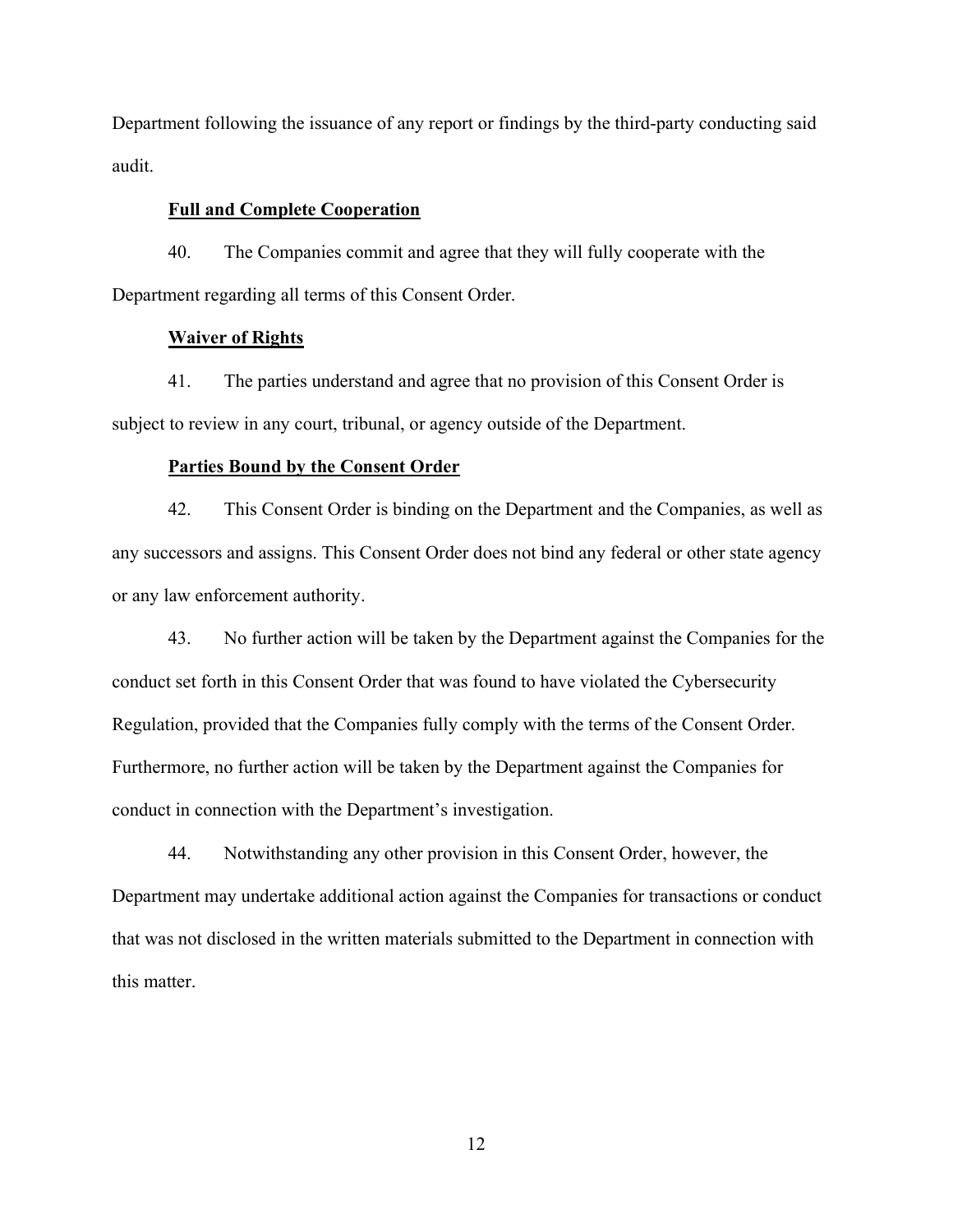## Breach of Consent Order

45. In the event that the Department believes the Companies to be in material breach of the Consent Order, the Department will provide written notice to the Companies of the breach. Within ten (10) days of receiving such notice, or on a later date if so determined in the Department's sole discretion, the Companies must appear before the Department to demonstrate that no material breach has occurred or, to the extent pertinent, that the breach is not material or has been cured.

46. The Companies understand and agree that their failure to make the required showing within the designated time period set forth in Paragraph 45 shall be presumptive evidence of the Companies' breach. Upon a finding that a breach of this Consent Order has occurred, the Department has all the remedies available to it under the New York State Insurance Law, Financial Services Law, or any other applicable laws, and may use any evidence available to the Department in any ensuing hearings, notices, or orders.

### **Notices**

47. All notices or communications regarding this Consent Order shall be sent to:

## For the Department:

Laura Sarli Senior Assistant Deputy Superintendent for Consumer Protection and Financial Enforcement New York State Department of Financial Services One State Street New York, NY 10004

Madeline W. Murphy Assistant Deputy Superintendent for Consumer Protection and Financial Enforcement New York State Department of Financial Services One Commerce Plaza Albany, NY 12257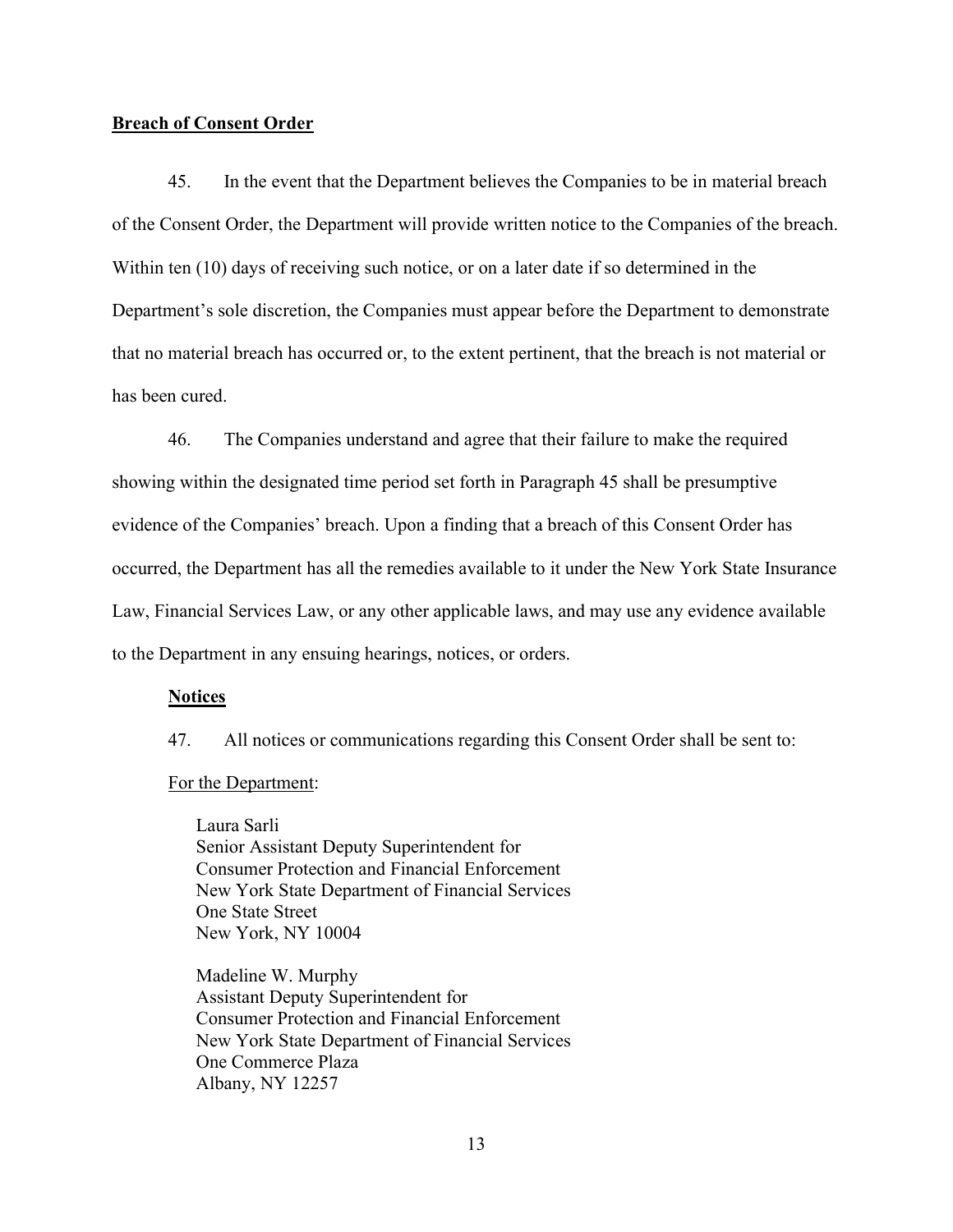Patrick B. Kim Assistant Counsel Cybersecurity Division New York State Department of Financial Services One State Street New York, NY 10004

## For First Unum Life Insurance Company and The Paul Revere Life Insurance Company:

Lisa G. Iglesias Executive Vice President & General Counsel 1 Fountain Square Chattanooga, TN 37402

Timothy P. Tobin Hogan Lovells US LLP 555 Thirteenth Street NW Washington, DC 20004

## Miscellaneous

48. This Consent Order and any dispute thereunder shall be governed by the laws of the State of New York without regard to any conflicts of laws principles.

49. This Consent Order may not be altered, modified, or changed unless in writing and signed by the parties hereto.

50. This Consent Order constitutes the entire agreement between the Department and the Companies and supersedes any prior communication, understanding, or agreement, whether written or oral, concerning the subject matter of this Consent Order.

51. Each provision of this Consent Order shall remain effective and enforceable against the Companies, their successors, and assigns, until stayed, modified, suspended, or terminated by the Department.

52. In the event that one or more provisions contained in this Consent Order shall for any reason be held to be invalid, illegal, or unenforceable in any respect, such invalidity, illegality, or unenforceability shall not affect any other provision of this Consent Order.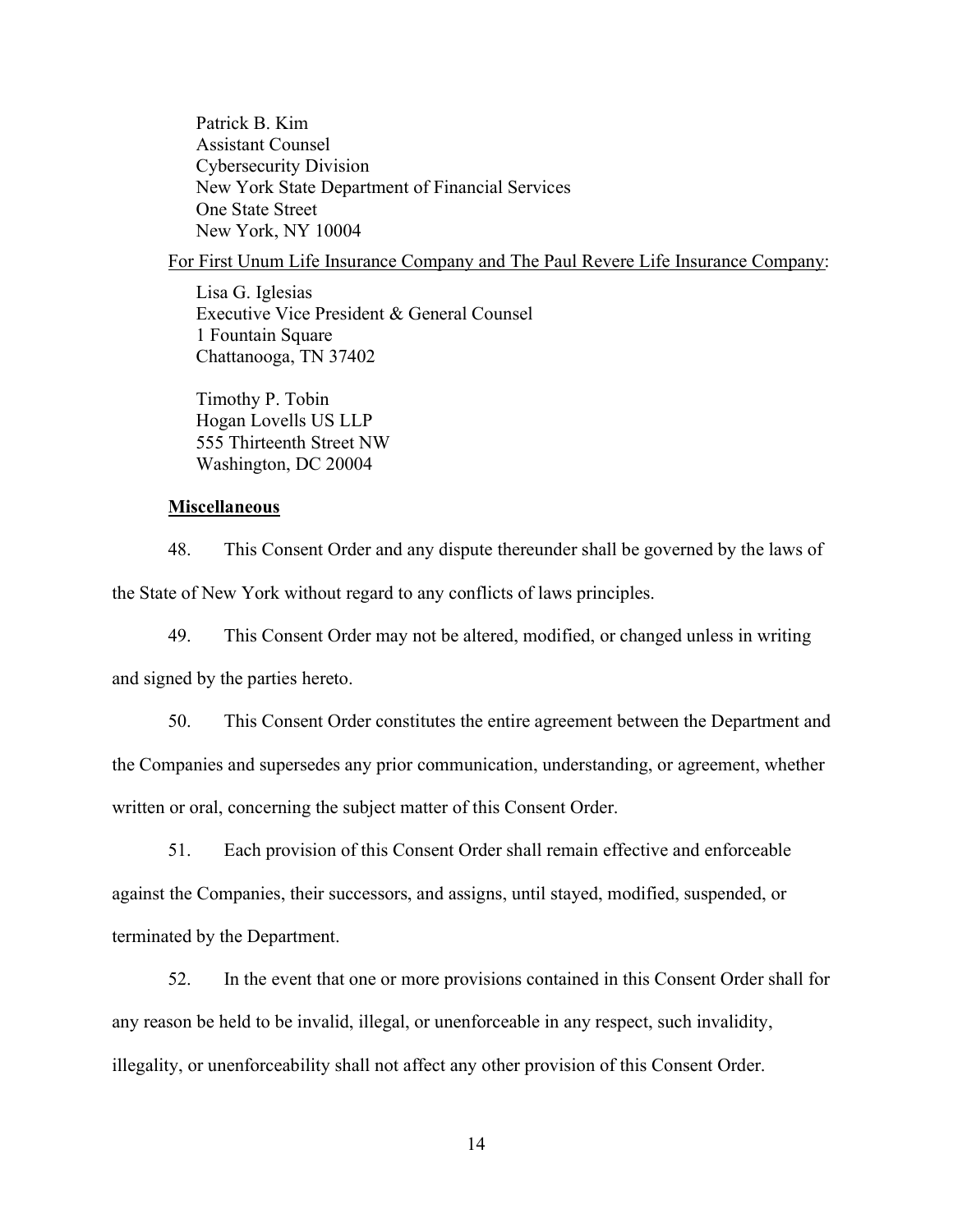53. No promise, assurance, representation, warranty or understanding other than those contained in this Consent Order has been made to induce any party to agree to the provisions of this Consent Order.

54. Nothing in this Consent Order shall be construed to prevent any consumer from pursuing any right or remedy at law.

55. Except with regard to the enforcement of this Consent Order, the Companies' consent to the provisions of this Consent Order does not bar, estop, waive, or otherwise prevent the Companies from raising any defenses to any action taken by any federal or state agency or department, or any private action against the Companies.

56. This Consent Order may be executed in one or more counterparts, and shall become effective when such counterparts have been signed by each of the parties hereto and the Consent Order is So Ordered by the Superintendent of Financial Services or her designee (the "Effective Date").

[remainder of this page intentionally left blank]